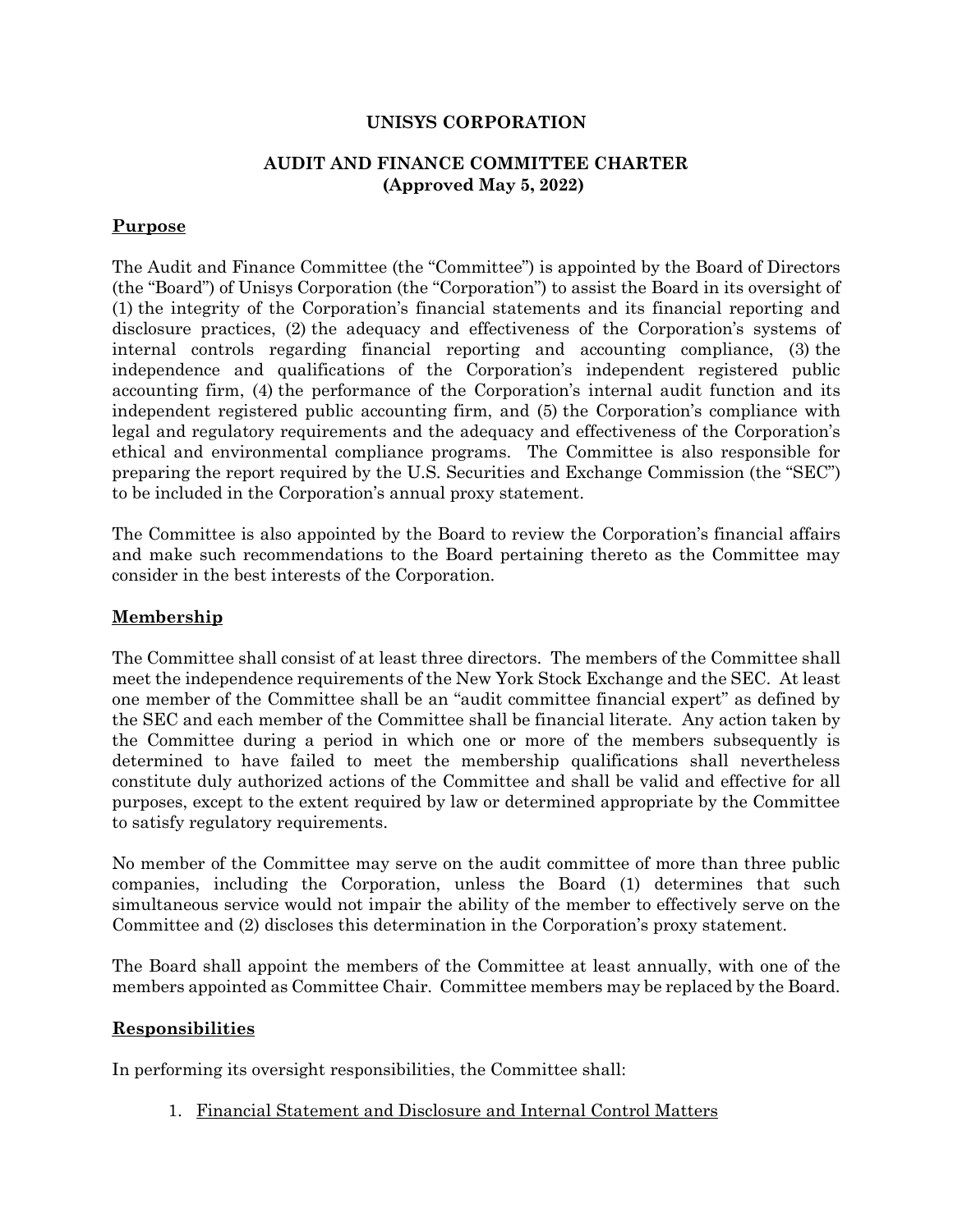- a. Review and discuss the Corporation's quarterly and annual financial statements, including disclosures made in "Management's Discussion and Analysis of Financial Condition and Results of Operations," and the Corporation's financial reporting process, including the system of internal controls over financial reporting, with management and the independent registered public accounting firm prior to the filing of the Corporation's quarterly report on Form 10-Q or annual report on Form 10-K, as the case may be. Also discuss with the independent registered public accounting firm the matters required to be discussed by the relevant professional auditing standards.
- b. Keep informed of the progress of management's documentation, testing and evaluation of the Corporation's system of internal control over financial reporting required by the Sarbanes-Oxley Act of 2002 and related regulations, provide oversight to management during the process, and at the conclusion of the process, review a report on the effectiveness of the Corporation's internal control over financial reporting. Keep informed of the status of remediation plans, if any, and management actions with respect to the Corporation's internal control over financial reporting.
- c. Discuss with management the Corporation's earnings press releases (paying particular attention to the use of any "pro forma" or "adjusted" non-GAAP information), as well as the nature of financial information and earnings guidance provided to securities analysts and rating agencies. The Committee's discussion in this regard may be general in nature and need not take place in advance of each instance in which the Corporation may provide financial information or earnings guidance.
- d. Discuss with management the Corporation's major financial risk exposures and the steps management has taken to monitor and control such exposures.
- e. Review, with management, the internal auditors and the independent registered public accounting firm, major issues regarding accounting principles and financial statement presentations, including any significant changes in the Corporation's selection or application of accounting principles, and major issues as to the adequacy of the Corporation's internal controls over financial reporting and any special audit steps adopted in light of material control deficiencies. In this regard, the Committee should review and discuss with management and the independent registered public accounting firm reports and analyses prepared and provided by management and/or the independent registered public accounting firm concerning: (i) all critical accounting policies and practices to be used by the Corporation, (ii) significant financial reporting issues and judgments made in connection with the preparation of the financial statements, including all alternative treatments of financial information within generally accepted accounting principles ("GAAP") that have been discussed with management, the ramifications of the use of the alternative disclosures and treatments, and the treatment preferred by the independent registered public accounting firm, (iii) any proposed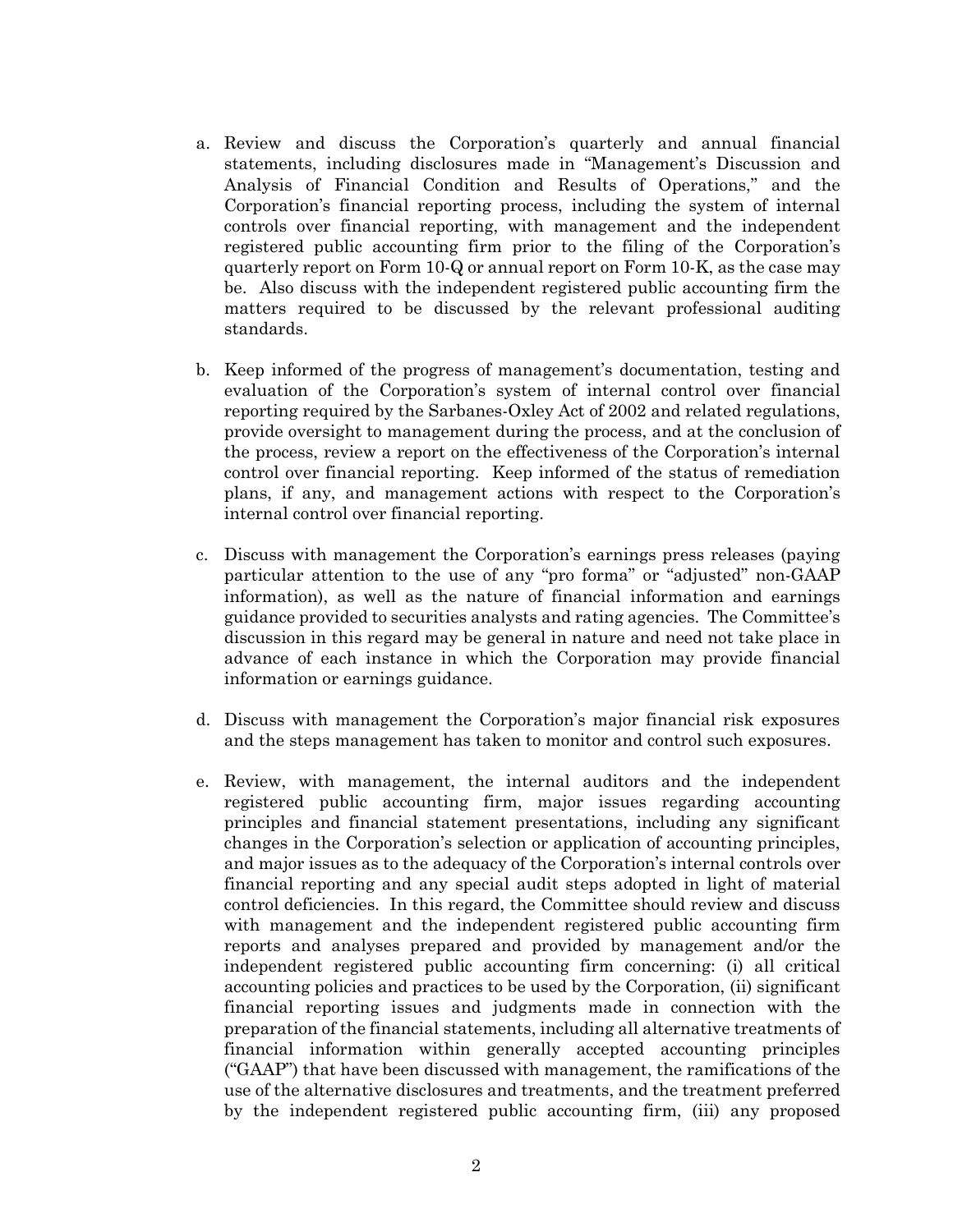changes or developments in accounting or financial reporting practices and other significant unusual events and (iv) any other material written communications between the independent registered public accounting firm and management.

- f. Review periodically the effect of regulatory and accounting initiatives, as well as off-balance sheet structures, on the financial statements of the Corporation.
- g. Review with the independent registered public accounting firm (i) any audit problems or other difficulties encountered during the course of the audit process, including any restrictions on the scope of the independent registered public accounting firm's activities or access to required information and any significant disagreements with management and (ii) management's response to such matters. Also discuss with management the responsibilities, budget and staffing of the Corporation's internal audit function.
- h. Resolve any disagreements between management and the independent registered public accounting firm regarding financial reporting.
- i. Review any disclosures made to the Committee in connection with the Corporation's CEO and CFO certification process for the Form 10-K and Form 10-Q about any significant deficiencies or material weaknesses in the design or operation of internal controls over financial reporting and any fraud involving management or other employees who have a significant role in the Corporation's internal controls over financial reporting.
- j. Produce the annual Audit and Finance Committee Report for inclusion in the Corporation's proxy statement.

## 2. Oversight of the Corporation's Relationship with its Independent Registered Public Accounting Firm

- a. Sole authority to appoint or replace the Corporation's independent registered public accounting firm (subject if applicable to stockholder ratification), and to approve all fees payable to them. The independent registered public accounting firm shall report directly to the Committee.
- b. Review with the independent registered public accounting firm the scope, nature and extent of the audit process.
- c. Approve, in advance, all audit services, and all non-audit services provided by the Corporation's independent registered public accounting firm that are not specifically prohibited under the Sarbanes-Oxley Act, in order to determine that the services do not impair the firm's independence from the Corporation. In fulfilling this responsibility, the Committee shall adopt and may amend preapproval policies with respect to such services and shall review such policies annually.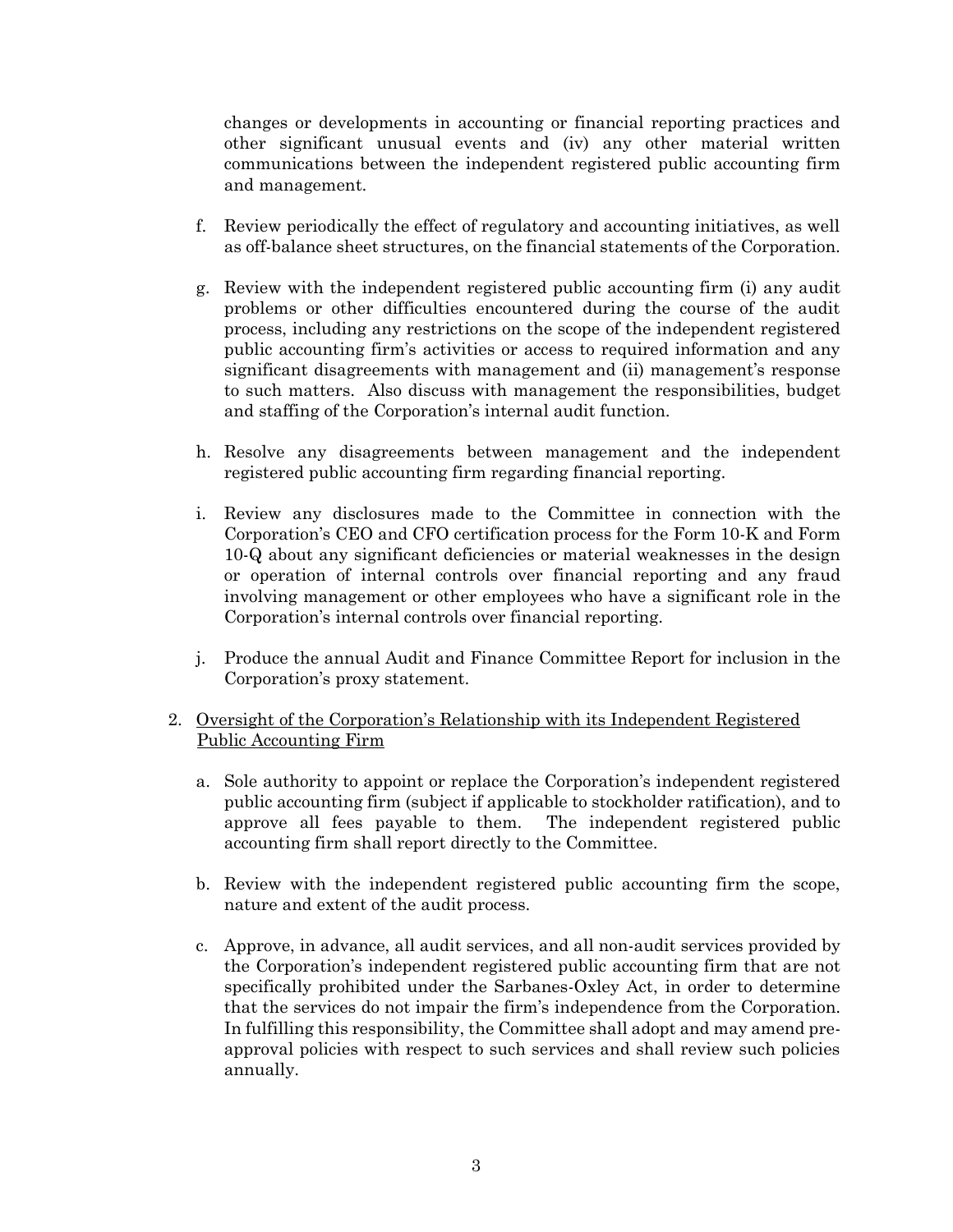- d. Review, at least annually, the qualifications, performance and independence of the independent registered public accounting firm. In conducting its review and evaluation, the Committee should:
	- i. Obtain and review a report by the Corporation's independent registered public accounting firm describing: (x) the auditing firm's internal qualitycontrol procedures; (y) any material issues raised by the most recent internal quality-control review, or peer review, of the auditing firm, or by any inquiry or investigation by governmental or professional authorities, within the preceding five years, respecting one or more independent audits carried out by the auditing firm, and any steps taken to deal with any such issues; and (z) all relationships between the independent registered public accounting firm and the Corporation;
	- ii. Review and evaluate the lead audit partner;
- iii. Assure the rotation of the lead audit partner and the other partners assigned to the engagement as required by applicable law and regulations;
- iv. Discuss with the independent registered public accounting firm any disclosed relationships or services that may impact the objectivity and independence of the independent registered public accounting firm;
- v. Consider whether, in order to assure continuing auditor independence, there should be regular rotation of the audit firm itself;
- vi. Take into account the opinions of management and the Corporation's internal auditors;
- vii. Present its conclusions with respect to the independent registered public accounting firm to the Board and, if necessary, recommend that the Board take appropriate action to satisfy itself of the qualifications, performance and independence of the independent registered public accounting firm; and
- viii. Set clear hiring policies for employees or former employees of the independent registered public accounting firm. At a minimum, these policies should provide that any registered public accounting firm may not provide audit services to the Corporation if the CEO, controller, CFO, chief accounting officer or any person serving in an equivalent capacity for the Corporation was employed by such accounting firm and participated in the audit of the Corporation within one year of the initiation of the current audit.
- 3. Oversight of the Corporation's Internal Audit Function
	- a. Review and approve the appointment and dismissal of the Corporation's chief audit executive. The chief audit executive shall report directly to the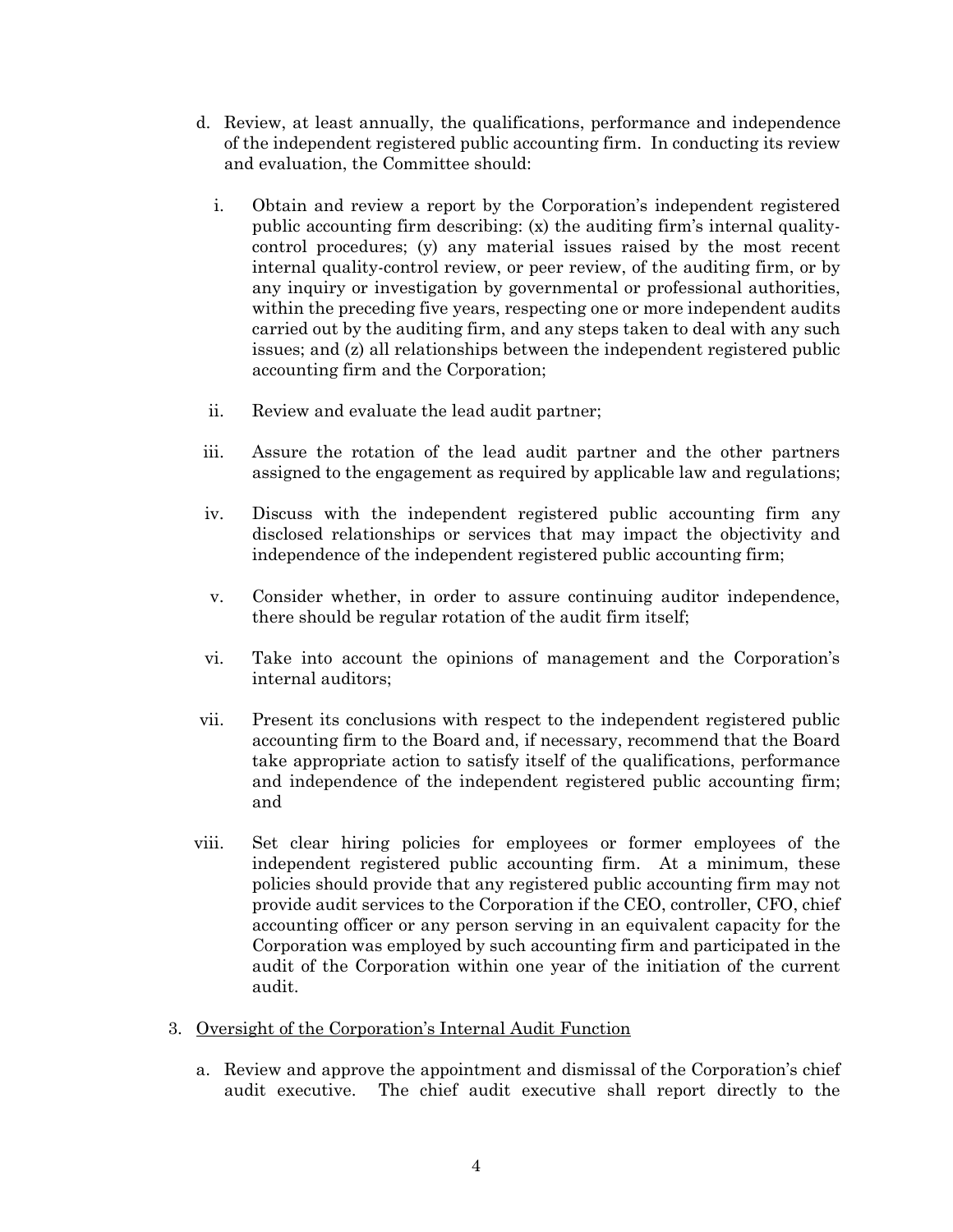Committee, with a secondary reporting relationship to the CFO for administrative purposes.

- b. Review the performance of the chief audit executive and review and approve his/her compensation.
- c. Review the scope and effectiveness of the Corporation's internal audit function including the Internal Audit charter and the responsibilities, budget and staffing of the internal audit function.
- d. Review, with the chief audit executive, the proposed audit plan, including explanations for deviations from the original plan and any difficulties encountered in the course of the internal audit function's work, any restrictions on the scope of work and access to required information.

## 4. Compliance Oversight

- a. Review, with the Corporation's general counsel, any legal matter that could have a significant impact on the Corporation's financial statements.
- b. Review with the Corporation's general counsel or chief compliance and privacy officer a report on the Corporation's compliance with laws and regulations.
- c. Annually review the Corporation's compliance program for its Code of Ethics and Business Conduct and the results of internal audit's review of the expense accounts of the Corporation's elected officers.
- d. Approve procedures for (i) the receipt, retention and treatment of complaints received by the Corporation regarding accounting, internal accounting controls or auditing matters or violations of the Code of Ethics and Business Conduct and (ii) the confidential, anonymous submission by employees of the Corporation of concerns regarding questionable accounting or auditing matters.
- 5. Oversight of the Corporation's Financial Affairs
	- a. Review the Corporation's capital structure, financial arrangements, capital spending and acquisition and disposition plans.
	- b. Review the current and anticipated financial requirements related to the Corporation's annual and long-range plans.
	- c. Consider, and make recommendations to the Board with respect to, the dividend policy of the Corporation.
	- d. Review the annual budget for corporate charitable contributions if the amount of contributions for such year is expected to exceed \$1,000,000 in the aggregate.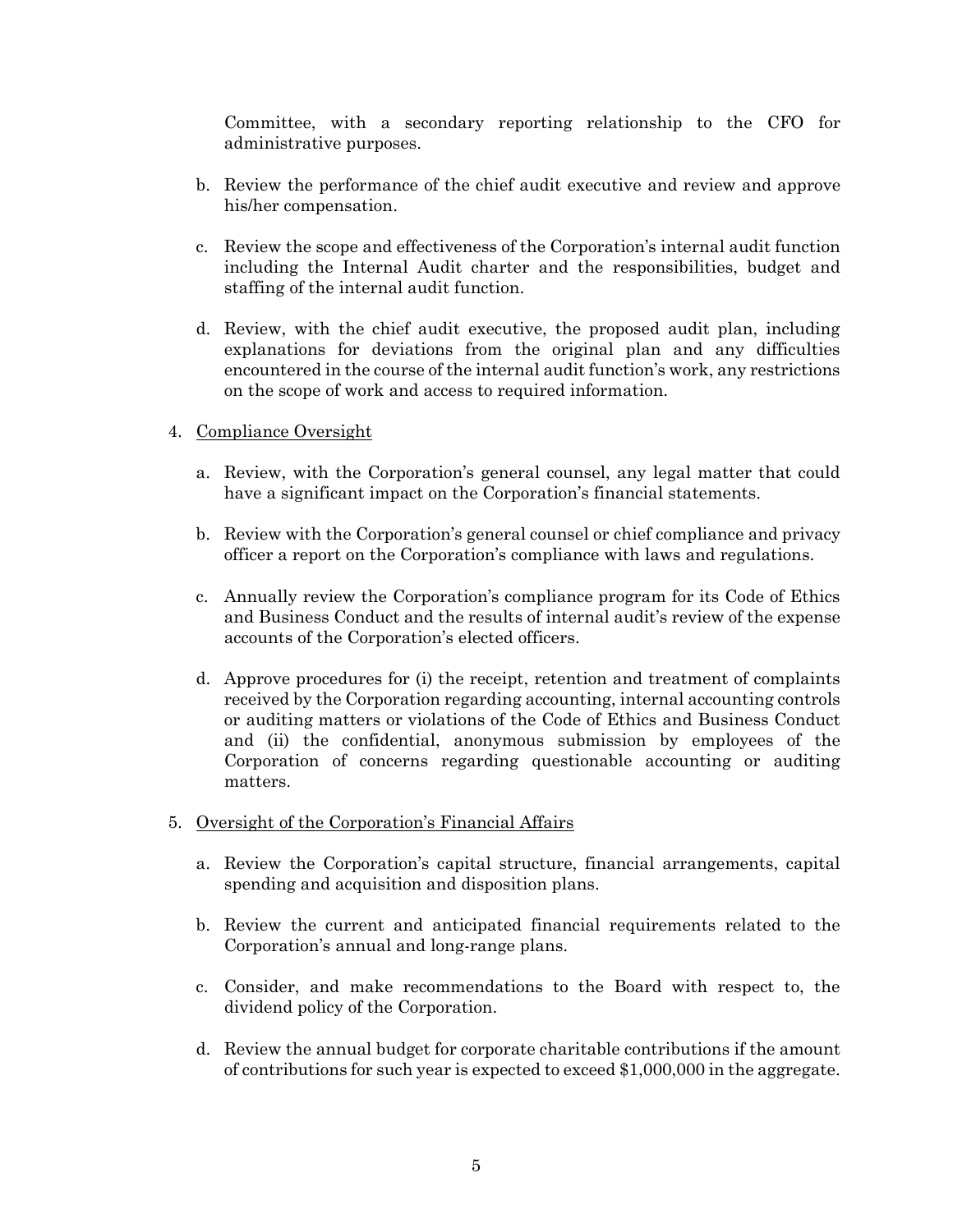e. Exercise all of the powers and responsibilities of the Board with respect to the prudent oversight of the named plan fiduciaries responsible for the administration and the management and investment of plan assets of all of the pension, savings and welfare plans sponsored by the Corporation or any of its subsidiaries.

## **Meetings; Operational Matters and Reports**

The Committee shall meet at least four times annually, or more frequently as circumstances dictate.

The Committee is to meet periodically in separate executive sessions with each of management, the Corporation's independent registered public accounting firm and its chief audit executive, and shall have other direct and independent interaction with them from time to time as the members of the Committee deem appropriate.

The Committee shall have the power to delegate any and all of the powers and responsibilities set forth in item 5.e. above.

The Committee may delegate authority to one or more members when appropriate, and such member(s) shall present the decisions they make to the full Committee at its next scheduled meeting. The Committee may also form and delegate authority to subcommittees when appropriate.

In connection with its duties and responsibilities, the Committee shall have the authority to retain outside legal, accounting or other advisors, including the authority to approve the fees payable by the Corporation to such advisors and other retention terms. The Corporation shall provide the funding for the payment of such fees.

The Committee shall annually review its performance. In addition, the Committee shall review and reassess the adequacy of this Charter annually and recommend to the Board any changes it considers necessary or advisable*.*

The Committee shall report regularly to the Board, including with respect to any issues that arise with respect to the quality or integrity of the Corporation's financial statements, the Corporation's compliance with legal or regulatory requirements, the performance and independence of the Corporation's independent registered public accounting firm or the performance of the internal audit function*.*

#### **Limitation of Committee's Role**

The Committee's role is one of oversight. Management is responsible for preparing the Corporation's financial statements and implementing internal controls over financial reporting, and the independent registered public accounting firm are responsible for auditing those financial statements and the effectiveness of the internal controls over financial reporting. Management is responsible for the fair presentation of the information set forth in the financial statements in conformity with GAAP and for management's assertions on internal controls over financial reporting. The independent registered public accounting firm's responsibility is to provide their opinion, based on their audits, that the financial